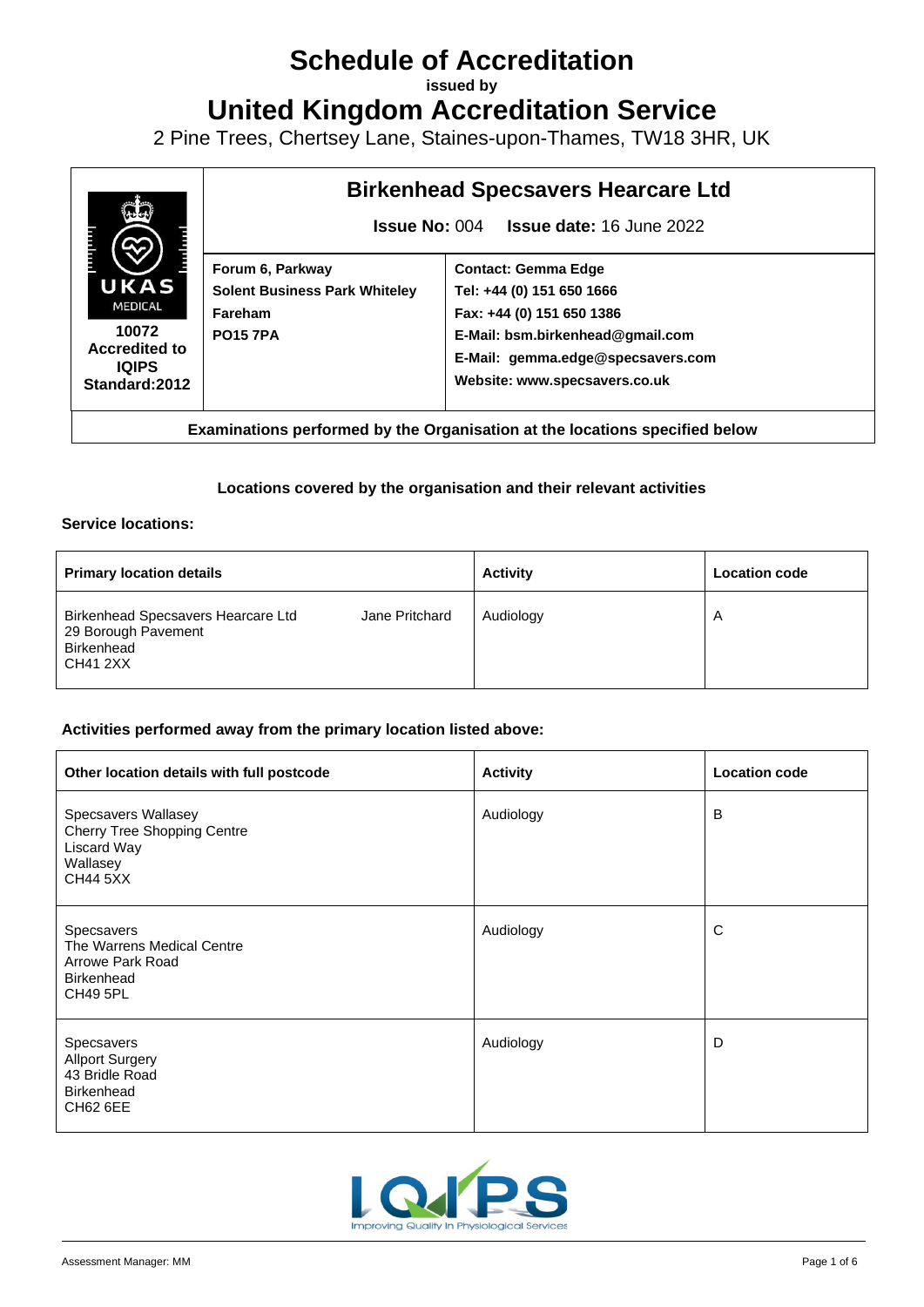|                                                        | <b>Schedule of Accreditation</b><br>issued by<br><b>United Kingdom Accreditation Service</b><br>2 Pine Trees, Chertsey Lane, Staines-upon-Thames, TW18 3HR, UK |
|--------------------------------------------------------|----------------------------------------------------------------------------------------------------------------------------------------------------------------|
| UKAS<br><b>MEDICAL</b><br>10072                        | <b>Birkenhead Specsavers Hearcare Ltd</b>                                                                                                                      |
| <b>Accredited to</b><br><b>IQIPS</b><br>Standard: 2012 | <b>Issue No: 004 Issue date: 16 June 2022</b>                                                                                                                  |

| Other location details with full postcode                                                        | <b>Activity</b> | <b>Location code</b> |
|--------------------------------------------------------------------------------------------------|-----------------|----------------------|
| Specsavers<br>Moreton Health Centre<br><b>Chadwick Street</b><br>Wirral<br><b>CH467XA</b>        | Audiology       | E                    |
| Specsavers<br><b>Greasby Group Practice</b><br>Greasby Road<br>CH49 3AT                          | Audiology       | F                    |
| Specsavers Heswall<br>183 Telegraph Road<br>Wirral<br>CH60 0AJ                                   | Audiology       | G                    |
| <b>Upton Specsavers</b><br>Sainsburys Superstore<br>Upton By-Pass<br>Upton<br>Wirral<br>CH49 6QG | Audiology       | H                    |

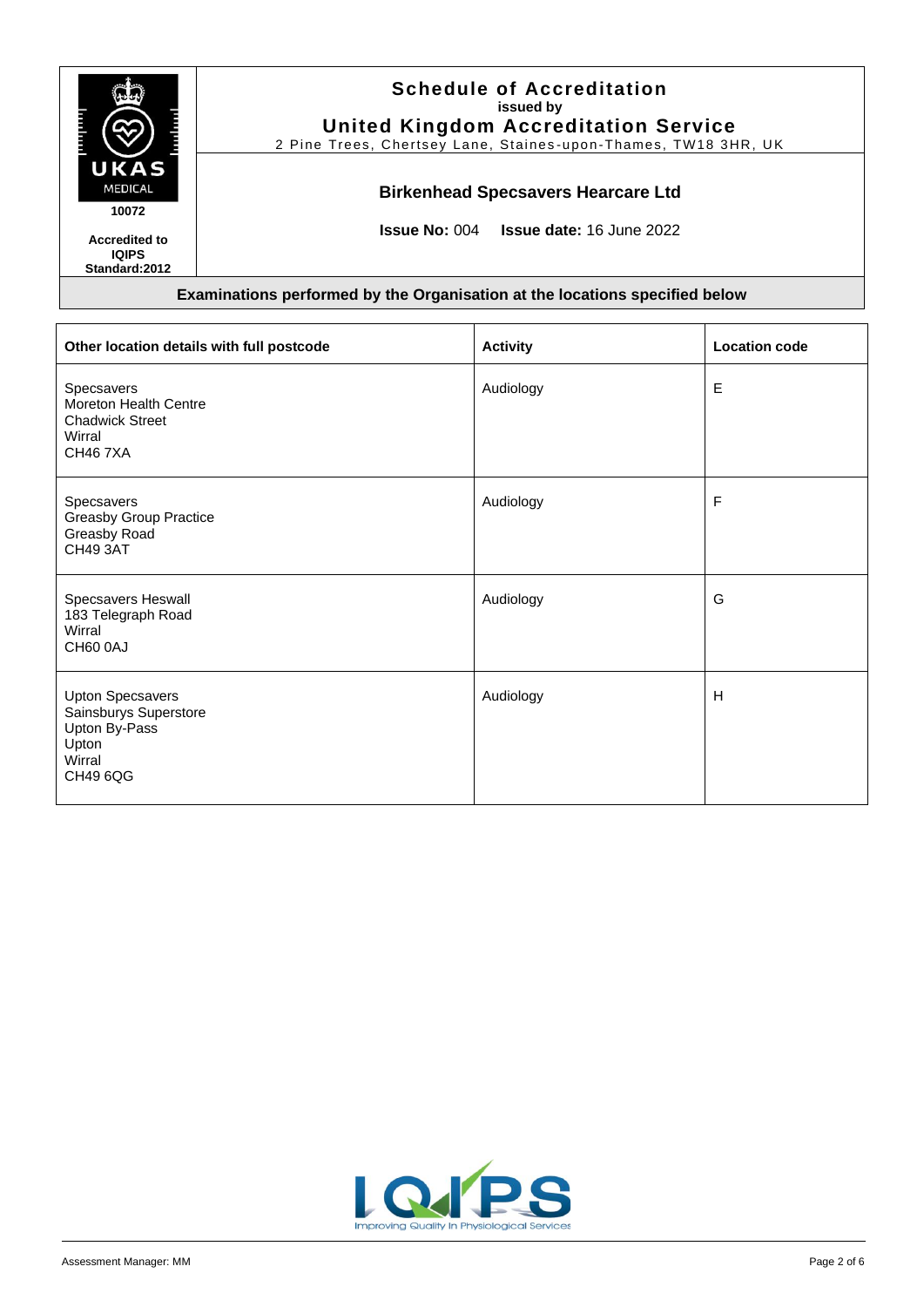

#### Activity **Type of Examination/Procedure** Performed Equipment used | Location Code Audiology Adult Hearing Services – **Otoscopy** History Taking Pure Tone Audiometry Glasgow Hearing aid benefit profile Impression Taking Hearing Aid Fitting Real Ear Measurement Hearing Aid Diagnostics and **Adjustments** IAC Sound Booth Unity Audiometer Dd45 Noahlink Hi Pro 2 (x 5) 962637, 431549, 51413, 992428 Hi Pro (x1) 51428 REMs Probe (x5) 78002193, 78003062, 78000625, 78001503, 78001729 A Audiology Adult Hearing Services – Glasgow Hearing aid benefit profile Impression Taking Hearing Aid Fitting Real Ear Measurement Hearing Aid Diagnostics and Adjustments Primus (x 4) 668, 949, 761, 760 Noahlink Hi Pro 2 (x 5) 962637, 431549, 51413, 992428 Hi Pro (x1) 51428 REMs Probe (x5) 78002193, 78003062, 78000625, 78001503, 78001729 B

#### DETAIL OF ACCREDITATION

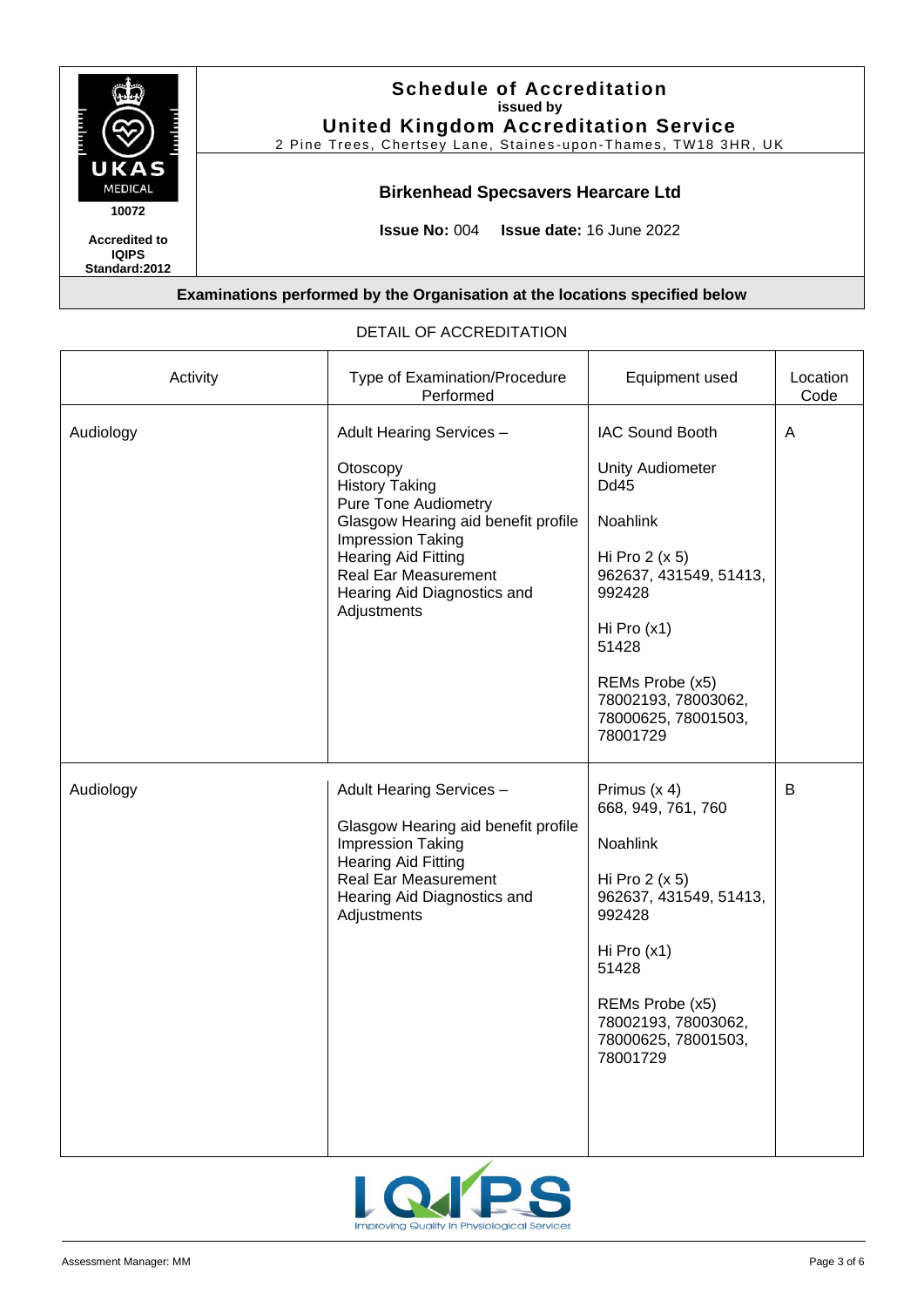

**IQIPS Standard:2012**

# **Schedule of Accreditation issued by United Kingdom Accreditation Service**

2 Pine Trees, Chertsey Lane, Staines-upon-Thames, TW18 3HR, UK

# **Birkenhead Specsavers Hearcare Ltd**

**Issue No:** 004 **Issue date:** 16 June 2022

| Activity  | Type of Examination/Procedure<br>Performed                                                                                                                                                                                                                                  | Equipment used                                                                                                                                                                                               | Location<br>Code |
|-----------|-----------------------------------------------------------------------------------------------------------------------------------------------------------------------------------------------------------------------------------------------------------------------------|--------------------------------------------------------------------------------------------------------------------------------------------------------------------------------------------------------------|------------------|
| Audiology | Adult Hearing Services -:<br>Otoscopy<br><b>History Taking</b><br><b>Pure Tone Audiometry</b><br>Glasgow Hearing aid benefit profile<br><b>Impression Taking</b><br><b>Hearing Aid Fitting</b><br><b>Real Ear Measurement</b><br>Hearing Aid Diagnostics and<br>Adjustments | Primus (x 4)<br>668, 949, 761, 760<br>Noahlink<br>Hi Pro $2(x 5)$<br>962637, 431549, 51413,<br>992428<br>Hi Pro $(x1)$<br>51428<br>REMs Probe (x5)<br>78002193, 78003062,<br>78000625, 78001503,<br>78001729 | $\mathsf{C}$     |
| Audiology | Adult Hearing Services -:<br>Otoscopy<br><b>History Taking</b><br><b>Pure Tone Audiometry</b><br>Glasgow Hearing aid benefit profile<br>Impression Taking<br><b>Hearing Aid Fitting</b><br><b>Real Ear Measurement</b><br>Hearing Aid Diagnostics and<br>Adjustments        | Primus (x 4)<br>668, 949, 761, 760<br>Noahlink<br>Hi Pro $2(x 5)$<br>962637, 431549, 51413,<br>992428<br>Hi Pro $(x1)$<br>51428<br>REMs Probe (x5)<br>78002193, 78003062,<br>78000625, 78001503,<br>78001729 | D                |

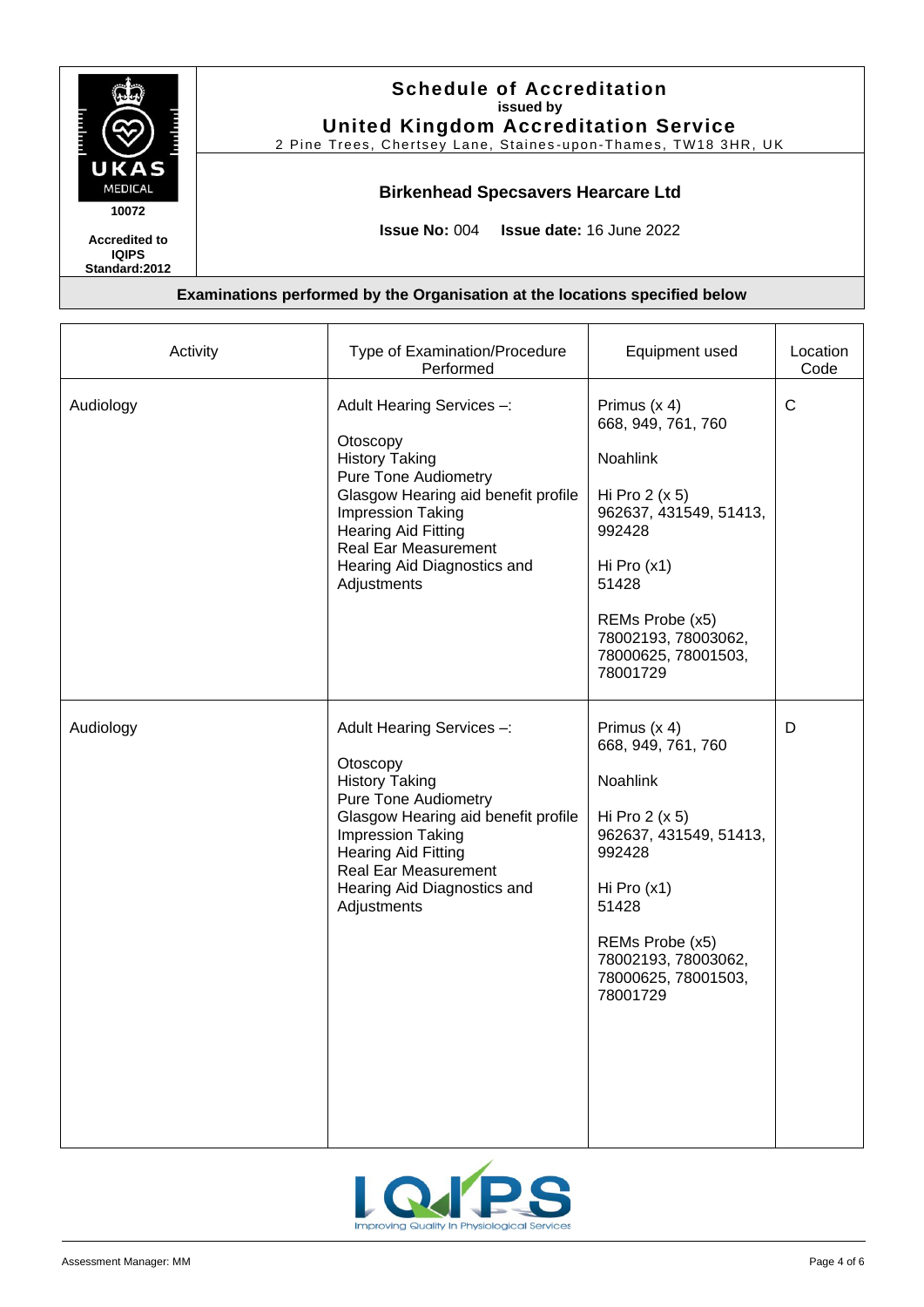

**IQIPS Standard:2012**

# **Schedule of Accreditation issued by United Kingdom Accreditation Service**

2 Pine Trees, Chertsey Lane, Staines-upon-Thames, TW18 3HR, UK

# **Birkenhead Specsavers Hearcare Ltd**

**Issue No:** 004 **Issue date:** 16 June 2022

| Activity  | Type of Examination/Procedure<br>Performed                                                                                                                                                                                                                                  | Equipment used                                                                                                                                                                                               | Location<br>Code |
|-----------|-----------------------------------------------------------------------------------------------------------------------------------------------------------------------------------------------------------------------------------------------------------------------------|--------------------------------------------------------------------------------------------------------------------------------------------------------------------------------------------------------------|------------------|
| Audiology | Adult Hearing Services -:<br>Otoscopy<br><b>History Taking</b><br><b>Pure Tone Audiometry</b><br>Glasgow Hearing aid benefit profile<br><b>Impression Taking</b><br><b>Hearing Aid Fitting</b><br><b>Real Ear Measurement</b><br>Hearing Aid Diagnostics and<br>Adjustments | Primus (x 4)<br>668, 949, 761, 760<br>Noahlink<br>Hi Pro $2(x 5)$<br>962637, 431549, 51413,<br>992428<br>Hi Pro $(x1)$<br>51428<br>REMs Probe (x5)<br>78002193, 78003062,<br>78000625, 78001503,<br>78001729 | E                |
| Audiology | Adult Hearing Services -<br>Otoscopy<br><b>History Taking</b><br><b>Pure Tone Audiometry</b><br>Glasgow Hearing aid benefit profile<br>Impression Taking<br><b>Hearing Aid Fitting</b><br><b>Real Ear Measurement</b><br>Hearing Aid Diagnostics and<br>Adjustments         | Primus (x 4)<br>668, 949, 761, 760<br>Noahlink<br>Hi Pro $2(x 5)$<br>962637, 431549, 51413,<br>992428<br>Hi Pro $(x1)$<br>51428<br>REMs Probe (x5)<br>78002193, 78003062,<br>78000625, 78001503,<br>78001729 | F                |